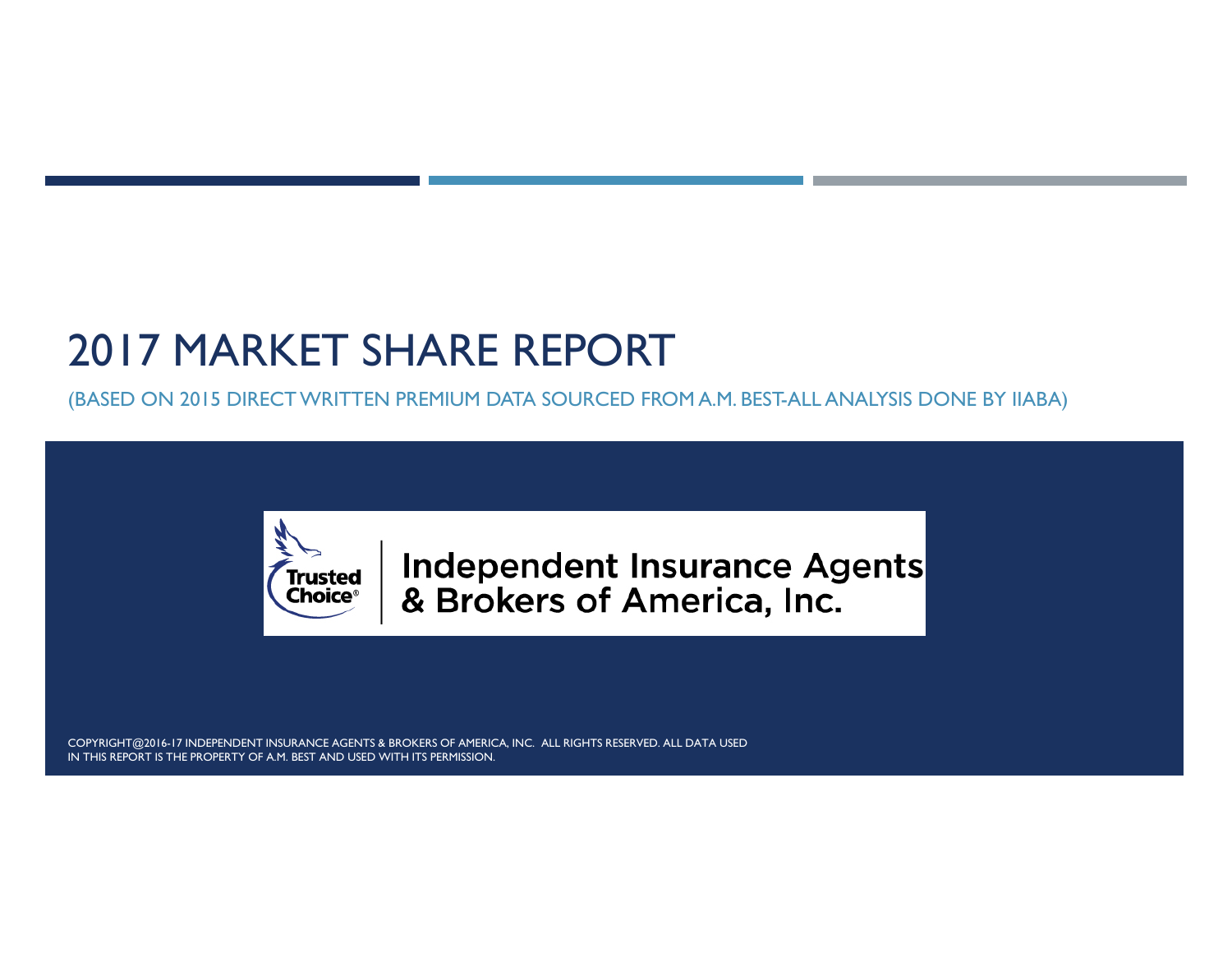#### ABOUT THIS REPORT

- П This report marks the 21st year in which A.M. Best Co. has provided the Independent Insurance Agents and Brokers of America with year-end industry market share data to provide an updated assessment of the state of the independent agency system. All data in this report comes from A.M. Best and is printed with permission.
- × The A.M. Best data offers IIABA an accurate look at changes with property/casualty insurance distribution because it separates captive agency and direct response carriers. As A.M. Best does not have a "direct response" specific reporting category, IIABA directs A.M. Best which companies should be placed in that category. In addition, as requested by IIABA and defined by IIABA, the affiliates of selected groups leveraging various distribution systems are separated and placed in the appropriate distribution category (wherever the company group uses separate affiliates for this purpose). Please note that in some cases premiums written in some company affiliates may NOT be reported independently and therefore may not be reflected in the correct distribution channel.
- ш For the charts in this report, previous-year market share numbers are the most mature numbers compiled by A.M. Best, and they reflect the same affiliate adjustments in order to provide as accurate comparisons as possible. Readers may note some premium and market share changes from previous years' reports. The most recent numbers for prior years from the latest data are used. This occurs because carriers report adjustments for prior years, which changes the market share percentages for prior years.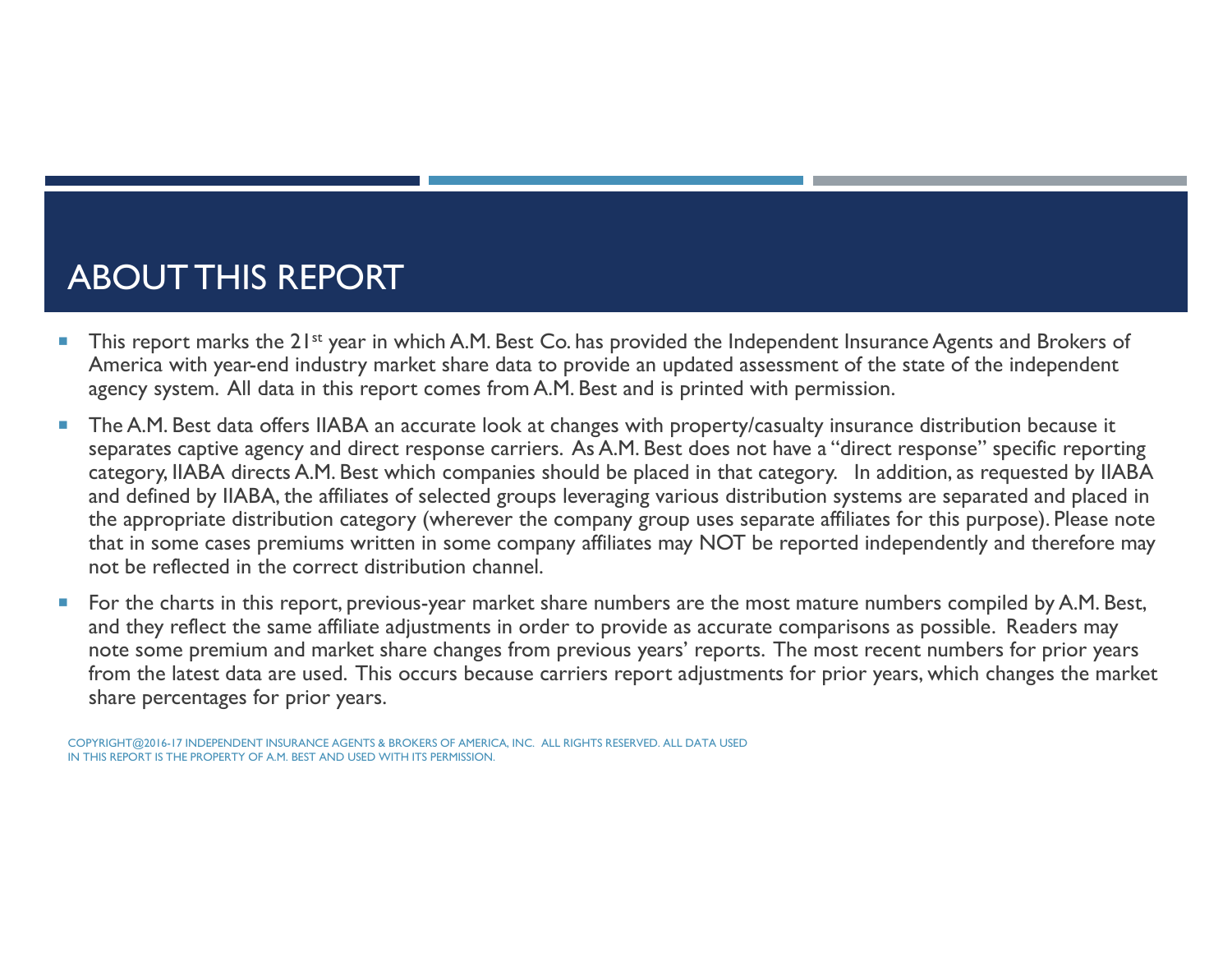#### INTRODUCTION

- This reports contains information on select property/casualty premiums by line. Not all lines of business are included in this report. Included are personal auto, commercial auto, homeowners, commercial multi-peril and workers compensation. Note: the commercial lines total is *not inclusive* of Accident and Health lines.
- F. For the 5<sup>th</sup> year in a row, all property/casualty insurance premiums in these select lines grew. Combining personal lines and commercial lines (less Accident and Health), the market grew just over \$21billion in 2015. The totals in this report are only inclusive of the lines for which IIABA requested data.
- F. 2015 showed no significant gains or losses in any distribution channel.
- $\overline{\phantom{a}}$ IA companies wrote 35.5% of all personal lines premiums in 2015.
- F. 83% of all commercial lines premiums are written by IA companies. (not inclusive of Accident and Health).
- F. All analyses in this report are done by IIABA. Direct any questions regarding the report to Madelyn Flannagan, VP of Agent Development, Research and Education via email: Madelyn.Flannagan@iiaba.net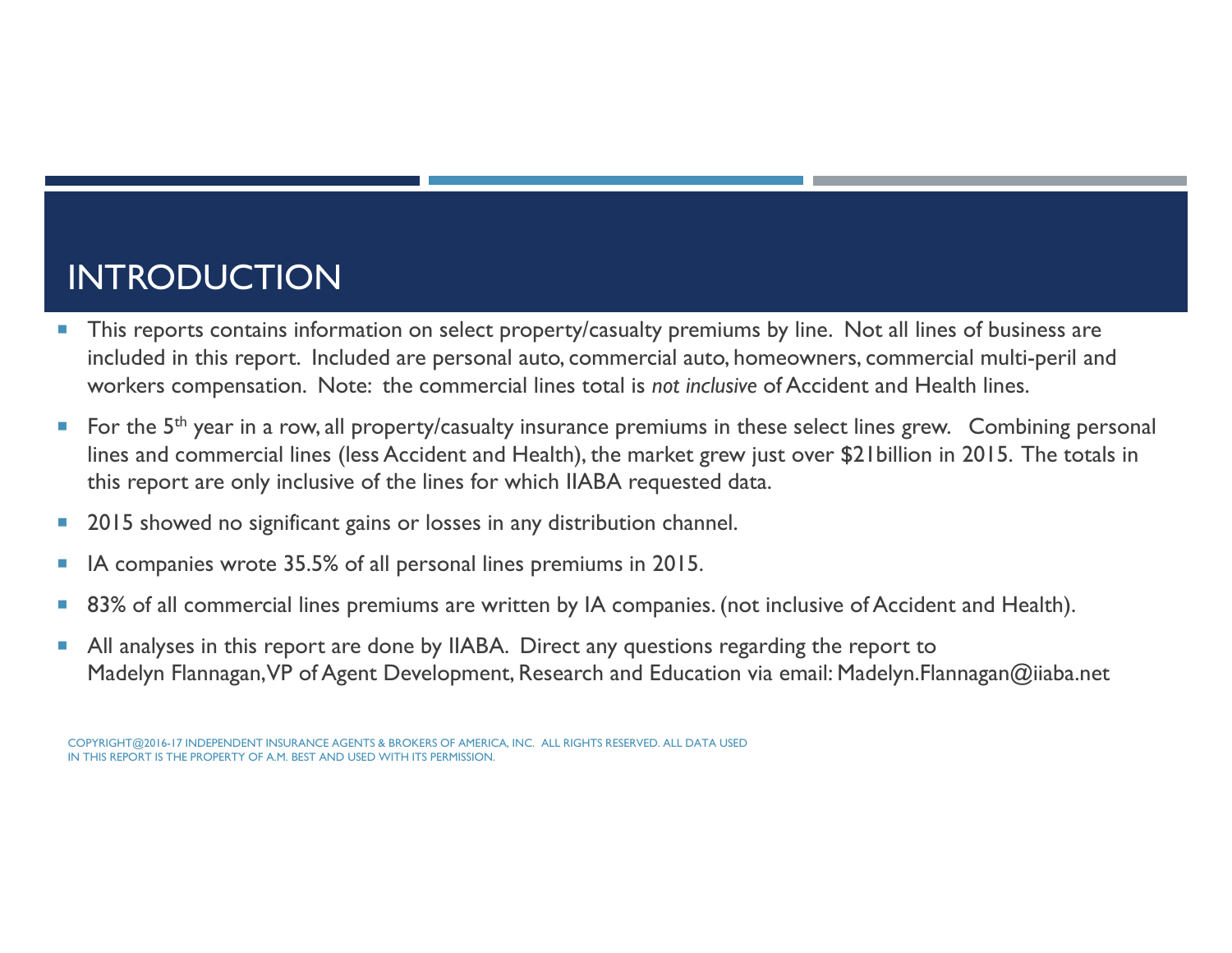## PROPERTY/CASUALTY INSURANCE BY LINE (LINES SELECTED FOR THIS REPORT-IN \$BILLIONS)

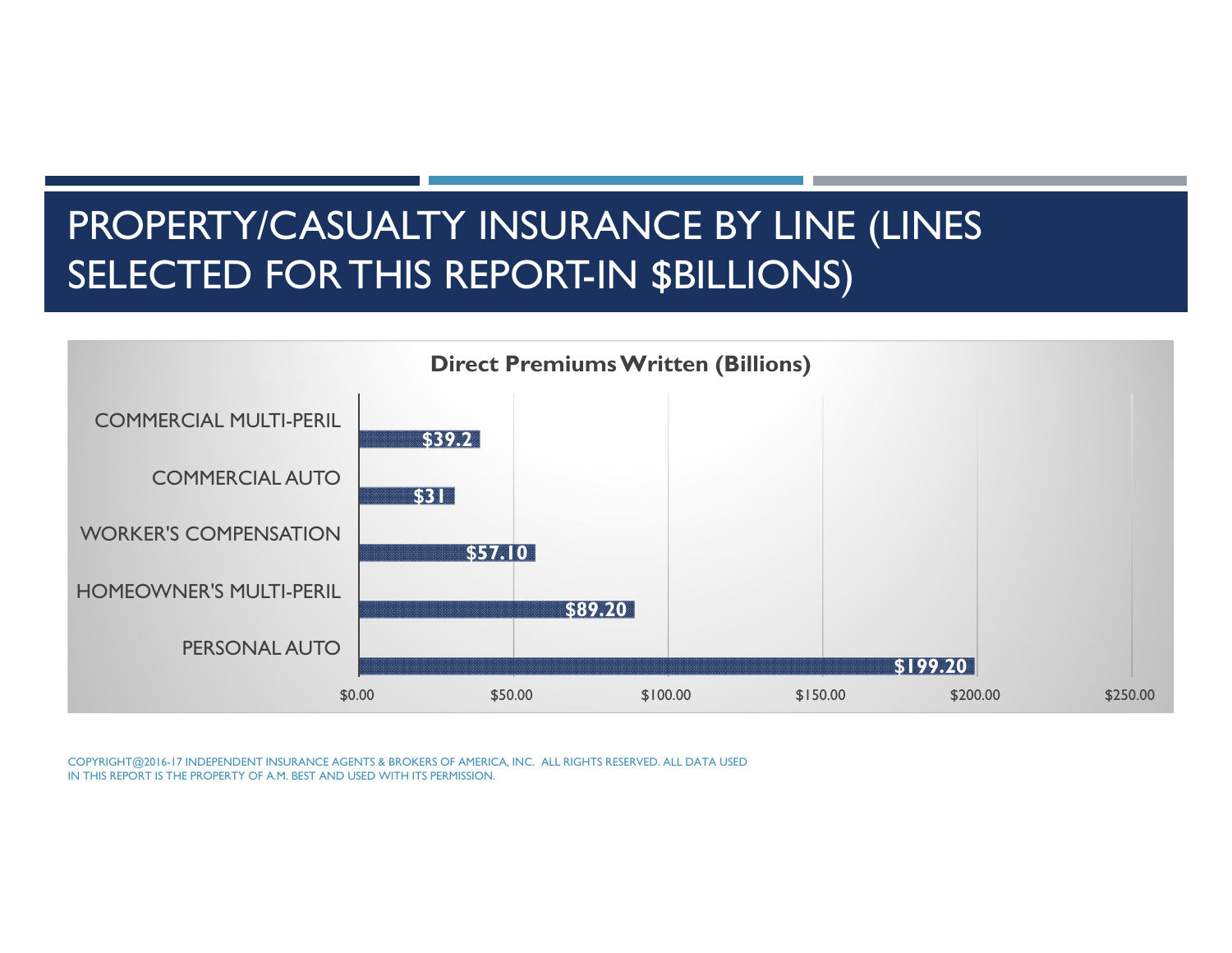## PERSONAL LINES PREMIUMS



Like commercial lines, all distribution channels saw growth in personal lines with the directs growing their premiums by nearly 10% over 2014 and increasing their share by nearly 1%. That 1% was taken from the Captive channel, which saw a small increase in premium but a decline in market share. The IA channel held on to 35.5% of the market, while seeing approximately 9% growth in premium.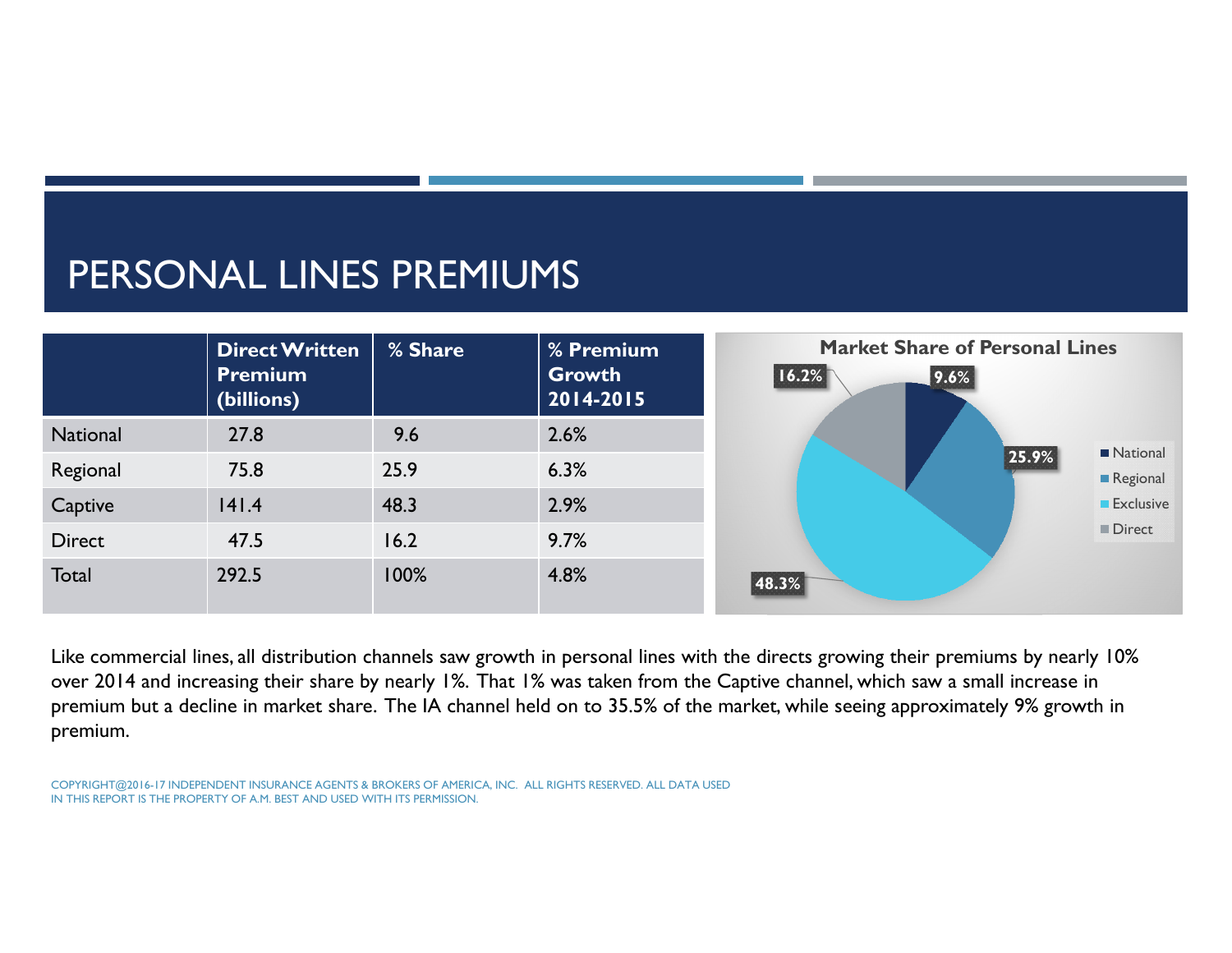## COMMERCIAL PREMIUMS



While 2015 did not experience the growth seen in the past few studies, all distributions channels saw modest growth and the overall market grew by a little over 3%. Still holding the majority of the market at 84%, the national and regional agency companies saw a combined 7.8% increase, and write a total of just over \$236 Billion.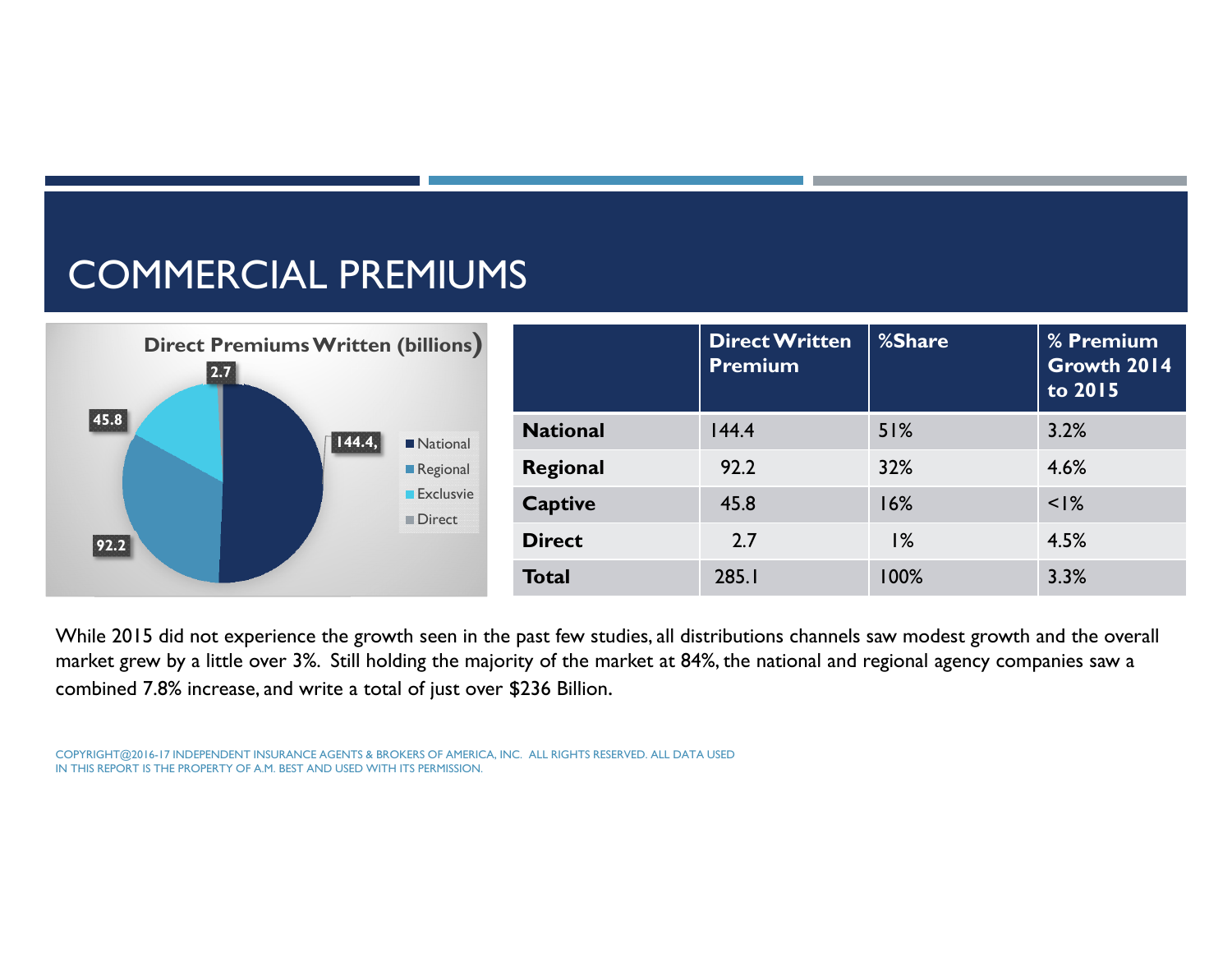#### A 20 YEAR LOOK AT PERSONAL LINES MARKET SHARE

#### **Personal Lines Market Share by Distribution Channel (Billions)**

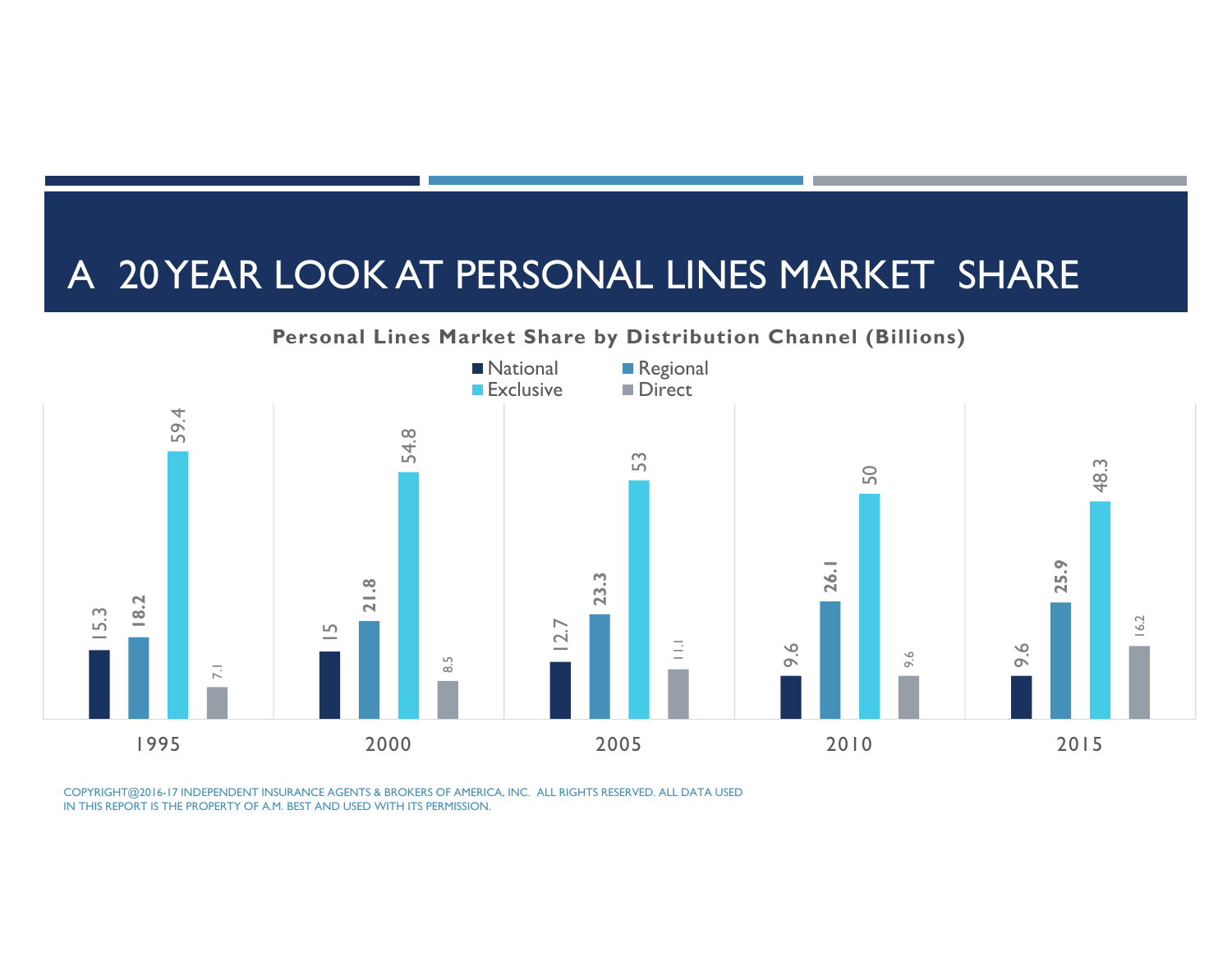## PRIVATE PASSENGER AUTO

|                 | <b>Direct</b><br>Written<br><b>Premiums</b><br>(Billions) | %Share | % Premium<br><b>Growth</b> |
|-----------------|-----------------------------------------------------------|--------|----------------------------|
| <b>National</b> | 4.1                                                       | 7%     | 3%                         |
| Regional        | 48.3                                                      | 24%    | 7%                         |
| <b>Captive</b>  | 95.0                                                      | 48%    | 3.2%                       |
| <b>Direct</b>   | 41.8                                                      | 21%    | 10%                        |
| <b>Total</b>    | 199.3                                                     | 100%   | 5.6%                       |

Private passenger auto premiums are nearing the \$200 billion mark, growing over \$10 billion since 2014. All distribution channels saw some growth in 2015 with the independent agency companies and the directs both growing by 10%. The captive channel lost 1% of its share to the directs, while the IA share remained at 31%.

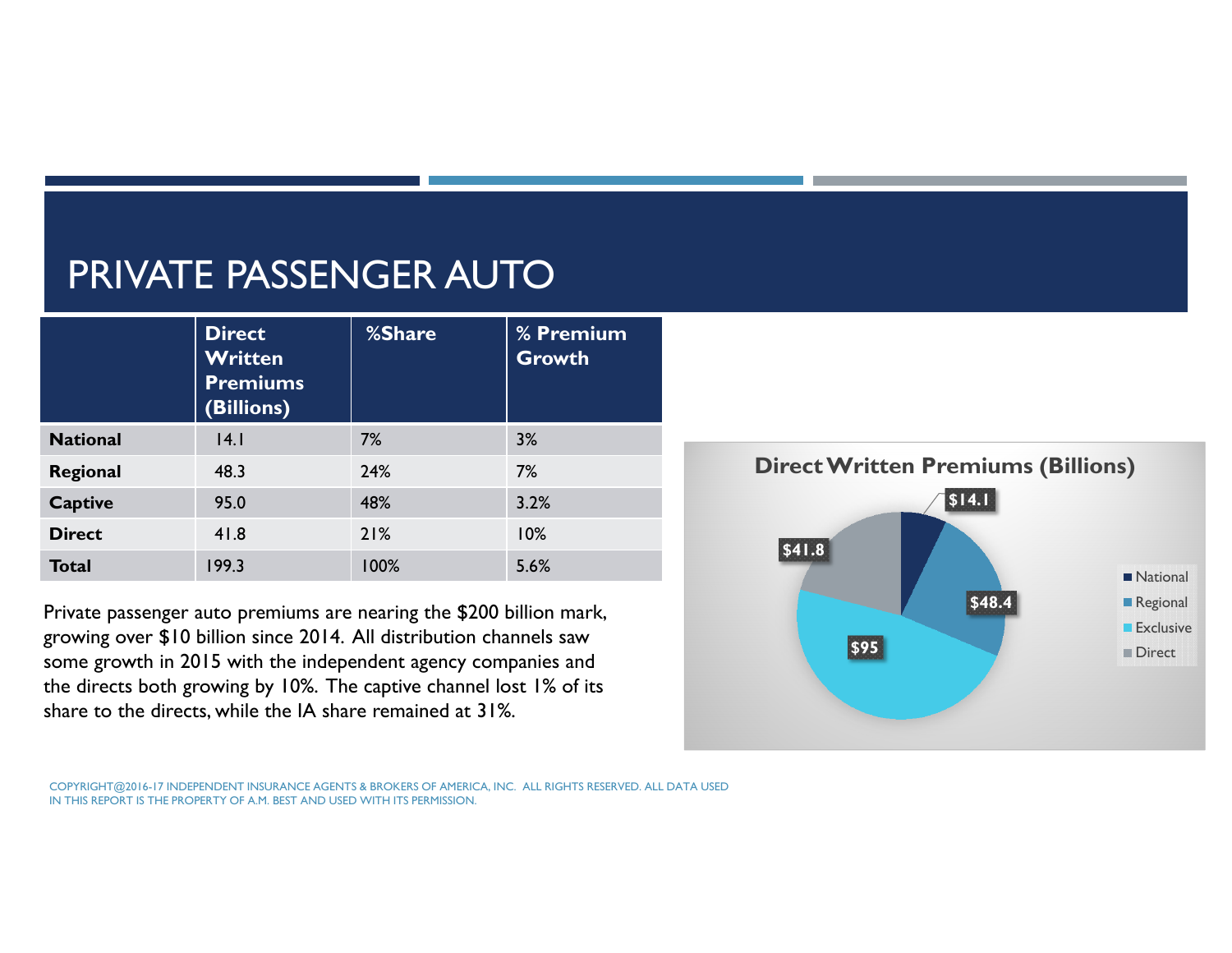### HOMEOWNERS



The homeowners market slowed in 2015, growing just under \$3 billion over 2014. The DWP totals just over \$89 billion. As in other lines, all distribution channels equally shared the growth, and retained their share of the market from 2014. Homeowners insurance accounted for approximately 30% of all property/casualty insurance lines in 2015.

|                 | <b>Direct Written Premium</b><br>(billions) | % Share | Growth<br>2014 to 2015 |
|-----------------|---------------------------------------------|---------|------------------------|
| <b>National</b> | \$13.2                                      | 15%     | 1.6%                   |
| Regional        | \$26.2                                      | 29.3%   | 5.6%                   |
| Captive         | \$44.0                                      | 49.3%   | 1.85%                  |
| <b>Direct</b>   | \$5.7                                       | 6.4%    | 7.5%                   |
| <b>Total</b>    | \$89.0                                      | 100%    | 3.2%                   |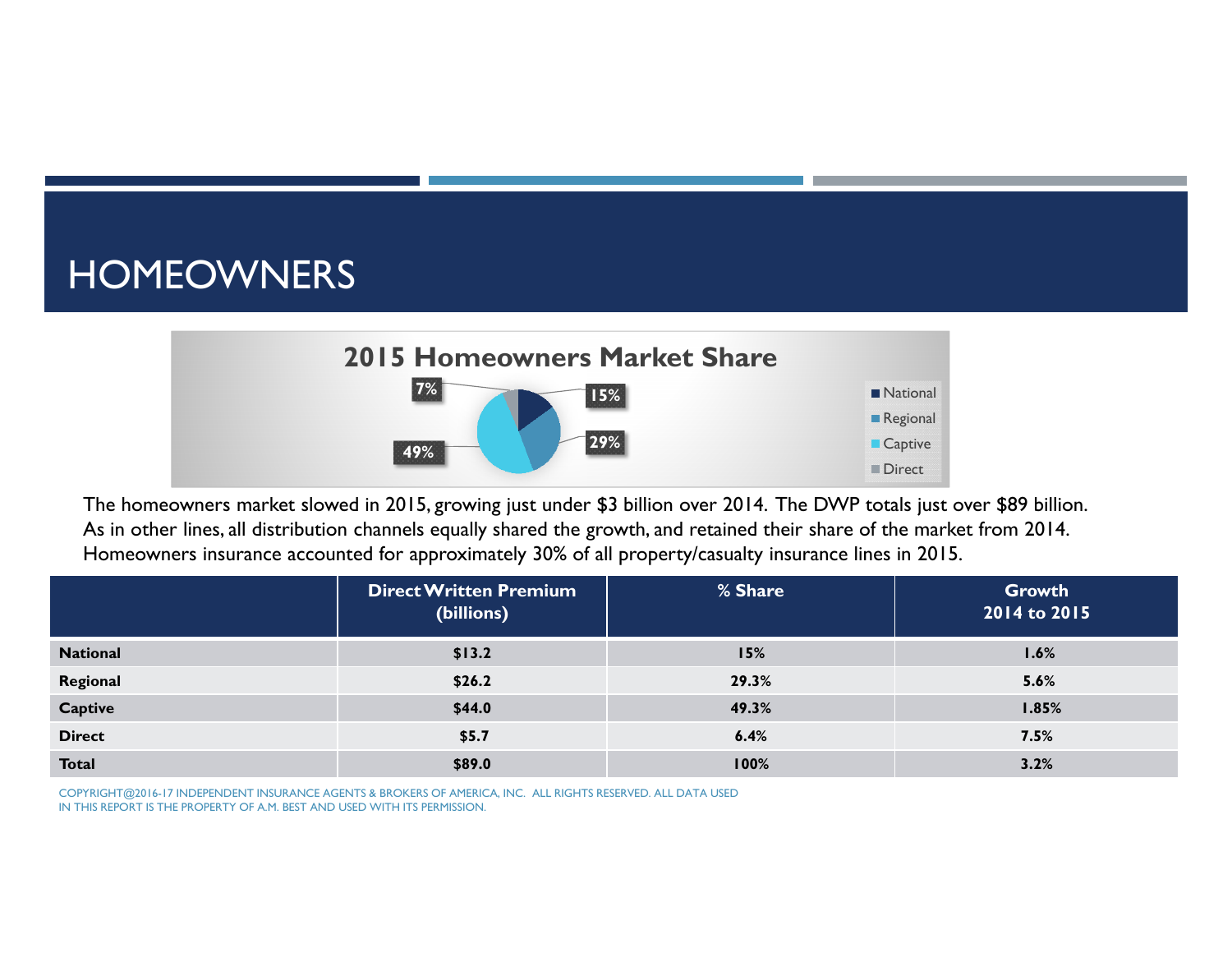### COMMERCIAL AUTO

The commercial auto market grew slightly over 7.5% in 2015, with the majority of the growth going to the IA channel. The captive channel saw a small increase in DPW, and their share shrank by 1.5%. As in the past, the direct response channel has less than 1% of this market.

**44.25%, National 42.25% Regional 12.50% Captive % Share of Commercial Auto 2015National** Regional ■ Captive

|                 | <b>Direct Written</b><br><b>Premiums</b> |
|-----------------|------------------------------------------|
| <b>National</b> | \$14.1 Billion                           |
| Regional        | \$13.8 Billion                           |
| Captives        | \$4.0 Billion                            |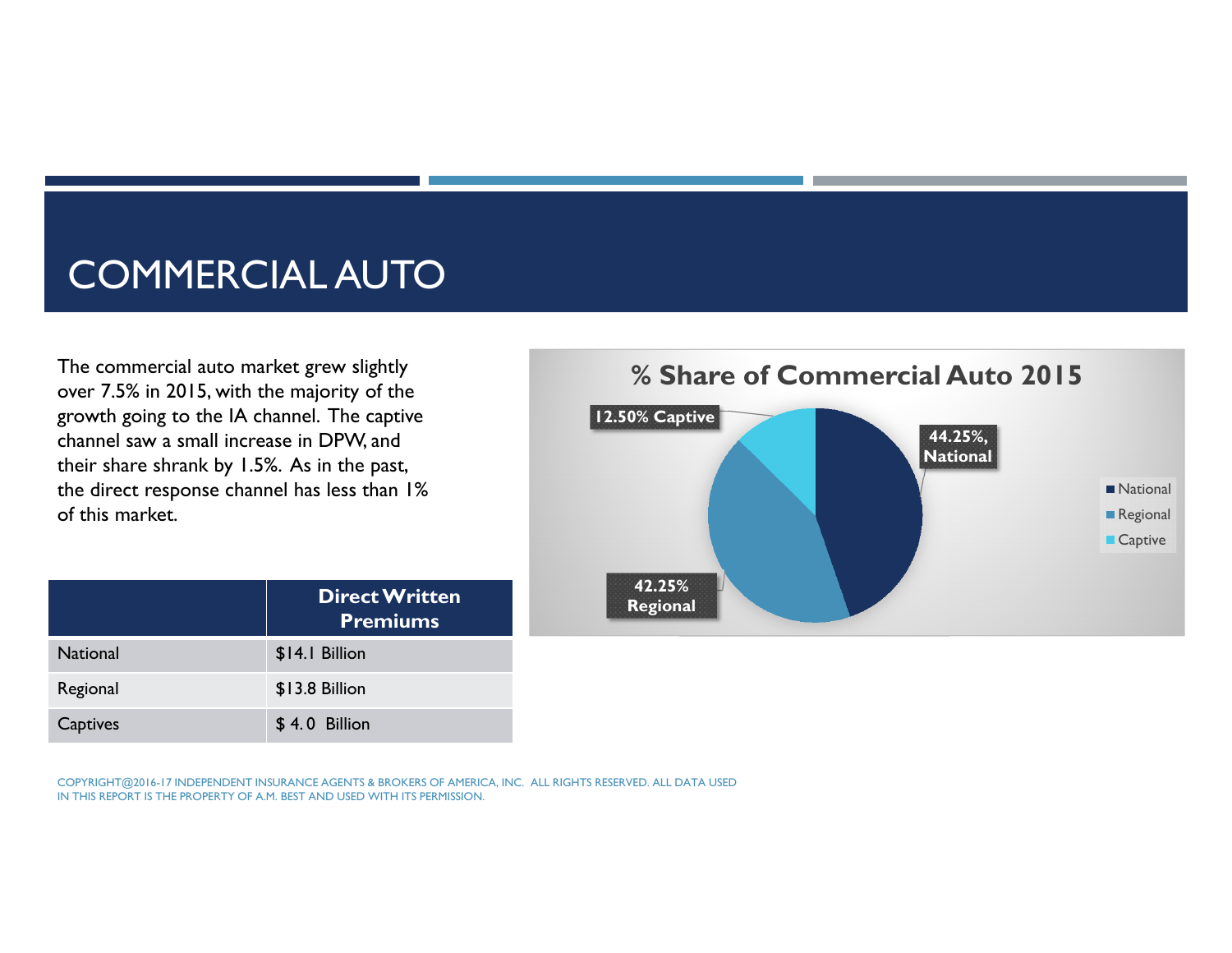#### COMMERCIAL MULTI-PERIL\* (BILLIONS)

#### **DIRECT WRITTEN PREMIUM BY DISTRIBUTION**



#### \*Does not include Accident and Health lines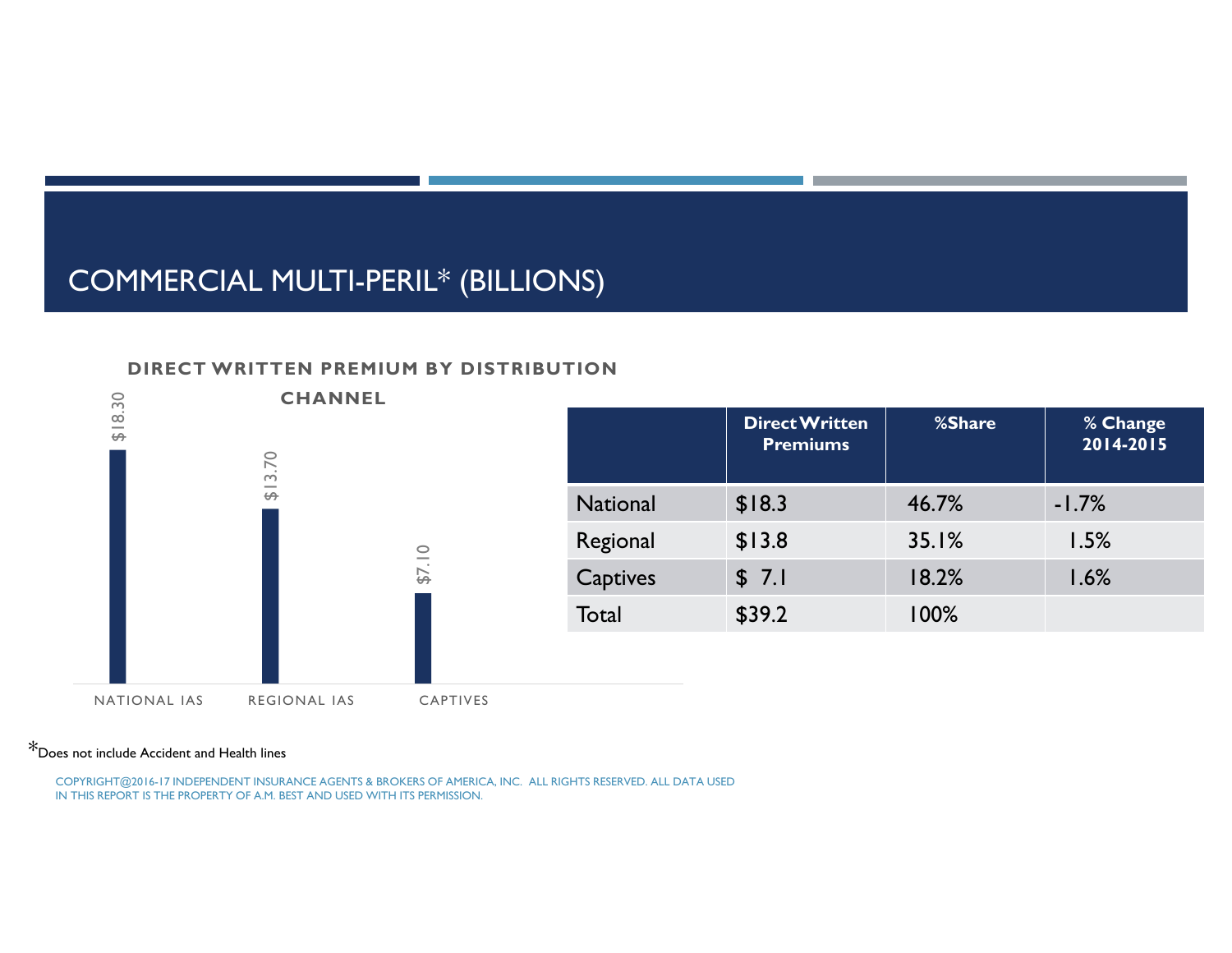### WORKERS COMPENSATION

In 2015, the workers compensation market remained in growth mode, growing by just over \$2 billion to a total of \$57.1 billion. IA carriers currently write 89% of the premiums in this line. During 2015, the captives lost 1% of their share to their IA channel competitors. The direct response carriers hold less than 1% of the market.



Market Share of Workers Compensation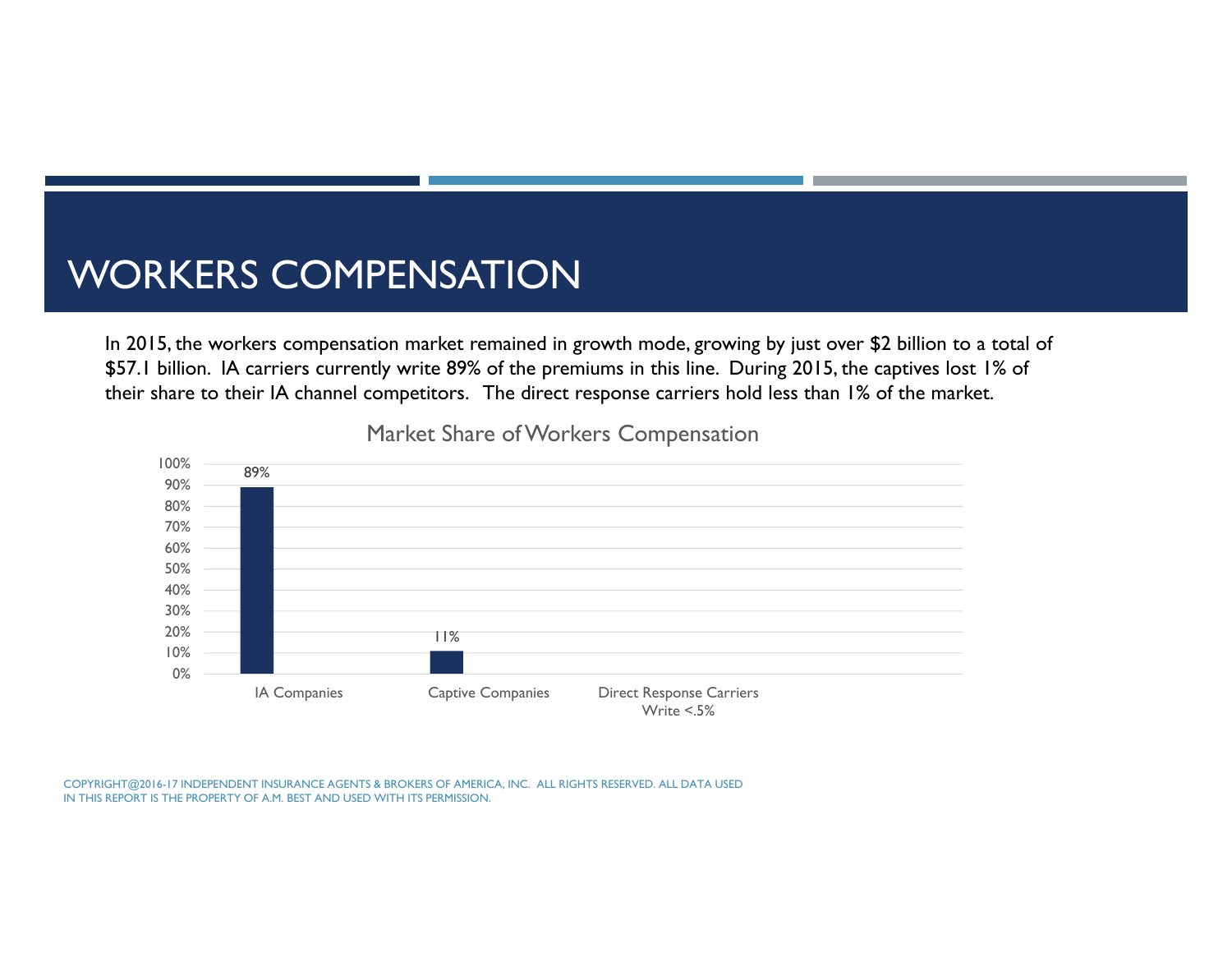### STATE SHARES BY RANGE-2015

(NUMBERS OF STATES WHERE IA CHANNELS HOLDS VARIOUS MARKET SHARE PERCENTAGES)

| <b>Share of Personal Lines</b>   | 2010           | 2015           |
|----------------------------------|----------------|----------------|
| More than 50%                    | $\mathbf{2}$   | $\mathbf{2}$   |
| 45-50%                           | 5              | $\overline{4}$ |
| 40-45%                           | $\overline{7}$ | 8              |
| 35-40%                           | 5              | 10             |
| 30-35%                           | 10             | $\mathbf{3}$   |
| Less than 30%                    | 22             | 24             |
| <b>Share of Commercial Lines</b> | 2010           | 2015           |
| 85-90%                           | $\mathbf{3}$   | 12             |
| 80-85%                           | 16             | 28             |
| 75-80%                           | 23             | 9              |
| 70-75%                           | 5 <sub>5</sub> |                |
| 65-70%                           | 3              | 3              |
| 60-65%                           | $\mathbf 0$    | $\mathbf 0$    |
| 55-60%                           |                | $\mathbf 0$    |